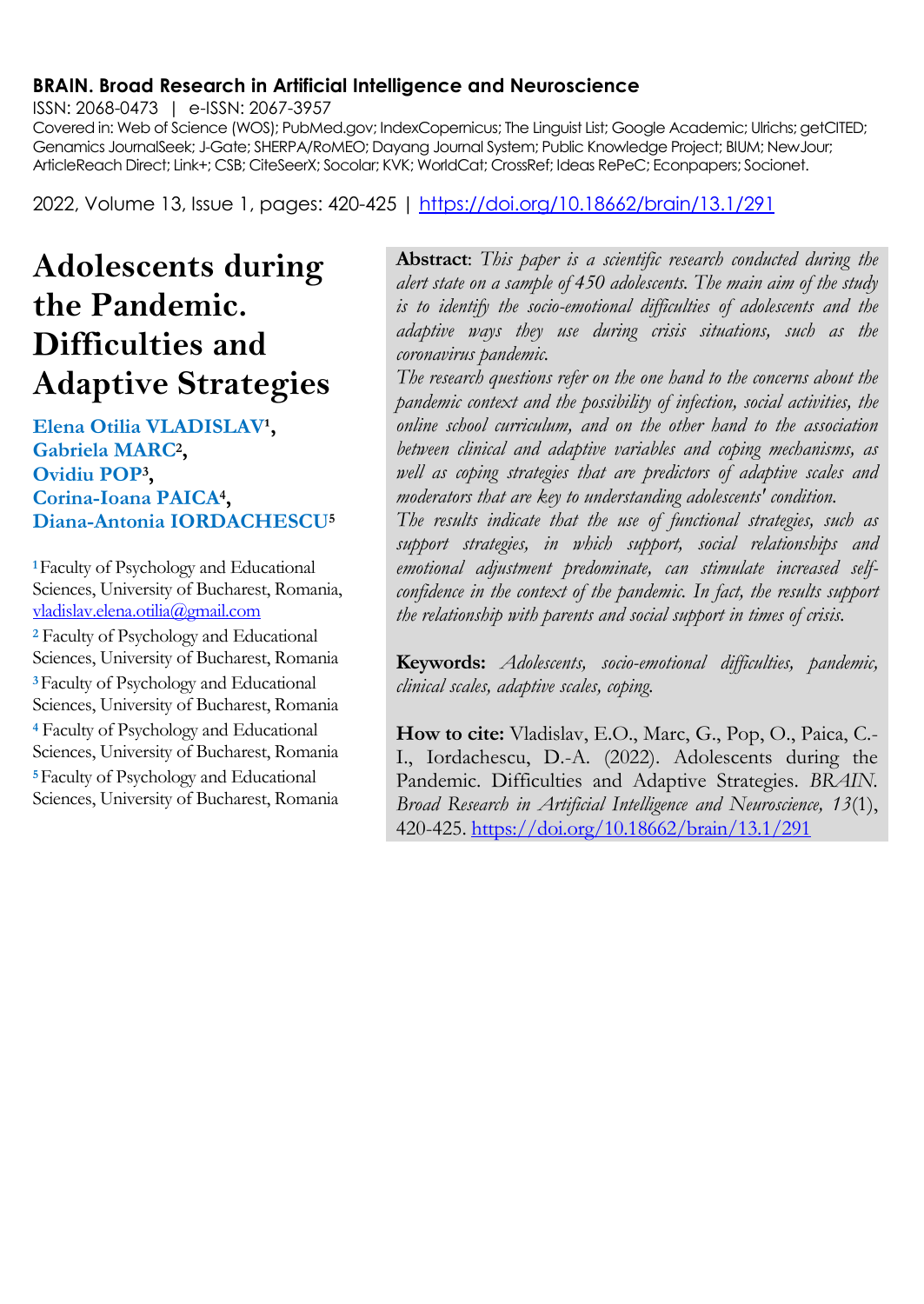## **Introduction**

This scientific research aims to understand the socio-emotional difficulties faced by adolescents and the adaptive ways they have during the coronavirus pandemic (COVID-19).

Several authors point out that the coronavirus pandemic (COVID-19) has affected people around the world (Damian et al., 2021; Huidu, 2020; Neculau, 2021; Sandu & Nistor, 2021), and isolation, social contact restrictions, economic closure have imposed a complete change in the psychosocial environment of the affected countries (Grigoras & Ciubara 2021). The current situation affects children, adolescents and their families in an exceptional way. Kindergartens and schools were closed, social contacts were severely limited, and leisure activities outside the home were canceled or reduced (Luca, Baroiu et al, 2020; Fegert et al., 2020; Phelps & Sperry, 2020; Ravens - Sieberer et al., 2021).

At the same time, researchers show that adolescence is a sensitive period for social development, in which there is an increased need for social interactions (Luca, Burlea et al., 2020; Orben et al., 2020). It can be very difficult for adolescents to cope with the current situation and follow the current rules and restrictions, as these circumstances can be experienced as inconsistent with their development, which involves several activities and tasks.

Currently, there is a growing interest in researching the mental health of children and adolescents during the coronavirus pandemic. Zhou et al. (2020) report that 44% of young people aged 12 to 18 had depressive symptoms, 37% had anxiety and 31% had both types of symptoms. High levels of depression and anxiety symptoms in adolescents were also obtained by Duan et al. (2020) and Luca, Ciubara et al. (2020).

# **Research Methodology**

The main objective of the present study is to explore the difficulties and adaptive strategies of adolescents during the coronavirus pandemic.

The research questions refer on the one hand to the concerns about the pandemic context and the possibility of infection, social activities, the online school curriculum, and on the other hand to the association between clinical and adaptive variables and coping mechanisms, as well as coping strategies that are predictors of adaptive scales and moderators that are key to understanding adolescents' condition.

The sample consists of 450 adolescents:  $63.2\%$  girls (m = 15.63 and  $SD = 1.92$ ) and 36.8% boys (m = 15.31 and SD = 1.98). The participants of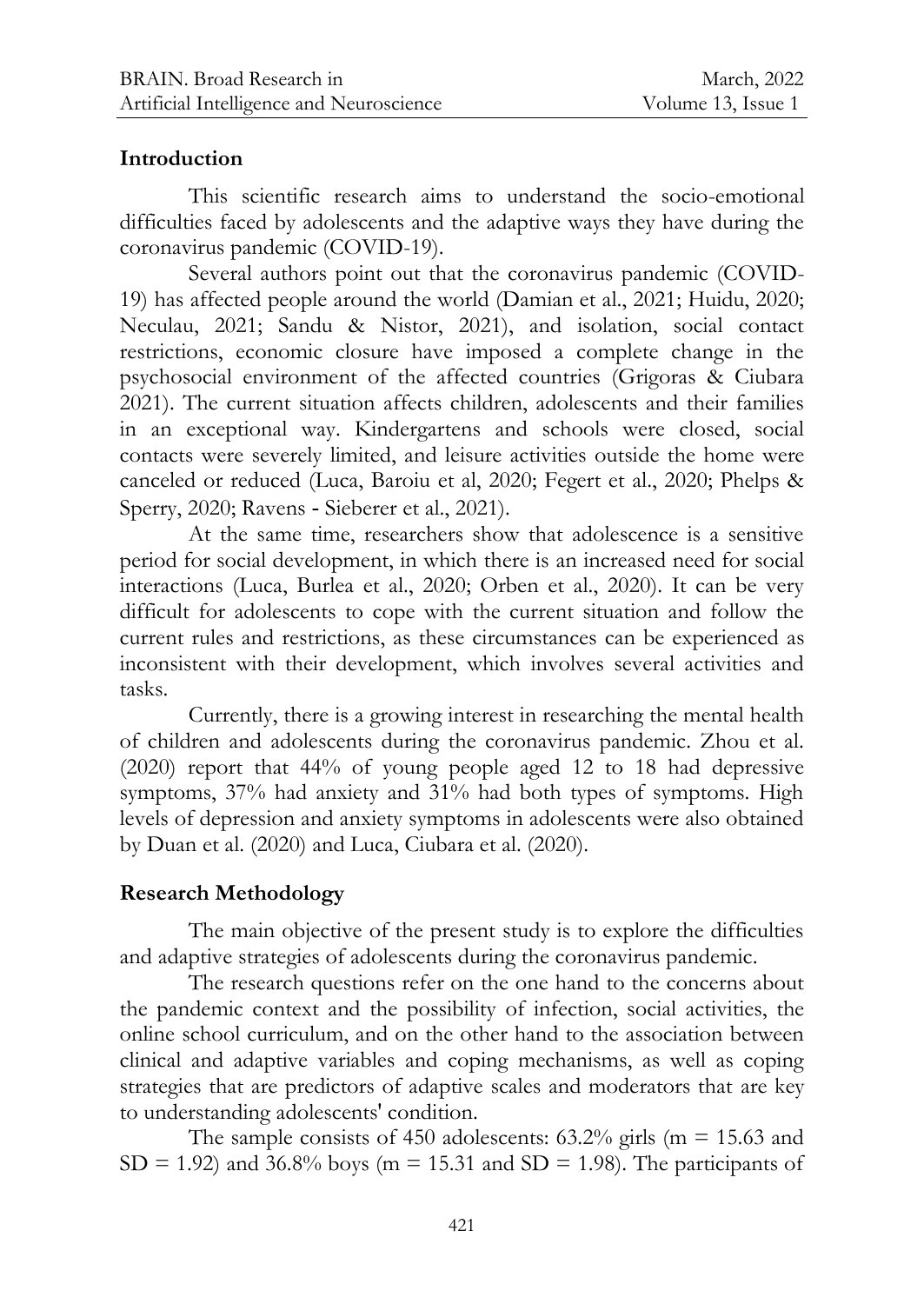this sample were selected randomly, by distributing the questionnaire online. The environment of origin is urban and rural, from several areas of the country. There were no exclusion criteria regarding the medical and psychological status for the selection of the sample.

Data were collected between May 2020 and February 2021. The two assessment tools used are the Behavior Assessment System for Children Second Edition (BASC-2; Reynolds & Kamphaus, 2004) and the Coping Strategies Checklist for Children-Revised (CCSC-R; Ayers & Sandler, 1999).

# **Research Results**

The data indicate that depression levels correlate negatively with distraction strategies ( $p = .001$ ) and support strategies ( $p = .000$ ) and positively with avoidance strategies ( $p = .050$ ). The results obtained indicate that the higher the score on the Depression Scale, the less the adolescent participants use the support strategies and the more the avoidance ones.

Anxiety score correlates negatively with distraction strategies ( $p =$ .004) and positively with avoidance strategies ( $p = .000$ ). The stronger the anxiety, the less teenagers use functional distraction strategies and the more dysfunctional avoidance strategies they use. The degree of somatization correlates negatively with distraction strategies ( $p = .009$ ). It follows that adolescents who tend to somatize have reduced abilities to get rid of problems, while attention problems correlate negatively with distraction strategies ( $p = .003$ ) and support strategies ( $p = .002$ ). Also, the level of hyperactivity correlates positively with avoidance strategies ( $p = .018$ ) and it should be noted that active coping strategies are not used in the context of the pandemic.

**Table 1.** Clinical scales and coping Source: authors' own conception

|                                 |                | Active copi Restructuri Distraction Avoidan Support |         |          |         |          |
|---------------------------------|----------------|-----------------------------------------------------|---------|----------|---------|----------|
|                                 |                | ng                                                  | ng      |          | ce      |          |
| Depression                      |                | $r - 018$                                           | $-.089$ | $-.159*$ | $.092*$ | $-.181*$ |
|                                 | v              | .699                                                | .060    | .001     | .050    | .000     |
| Anxiety                         |                | .073                                                | $-.029$ | $-.136*$ | $.198*$ | $-.026$  |
|                                 |                | p .122                                              | .536    | .004     | .000    | .580     |
| Somatization                    |                | $-.007$                                             | $-.029$ | $-.123*$ | .077    | $-.076$  |
|                                 | $\mathfrak{v}$ | .882                                                | .537    | .009     | .101    | .108     |
| Attention pro $r - 0.066$<br>bl |                |                                                     | $-.076$ | $-.141*$ | $-0.15$ | $-.147*$ |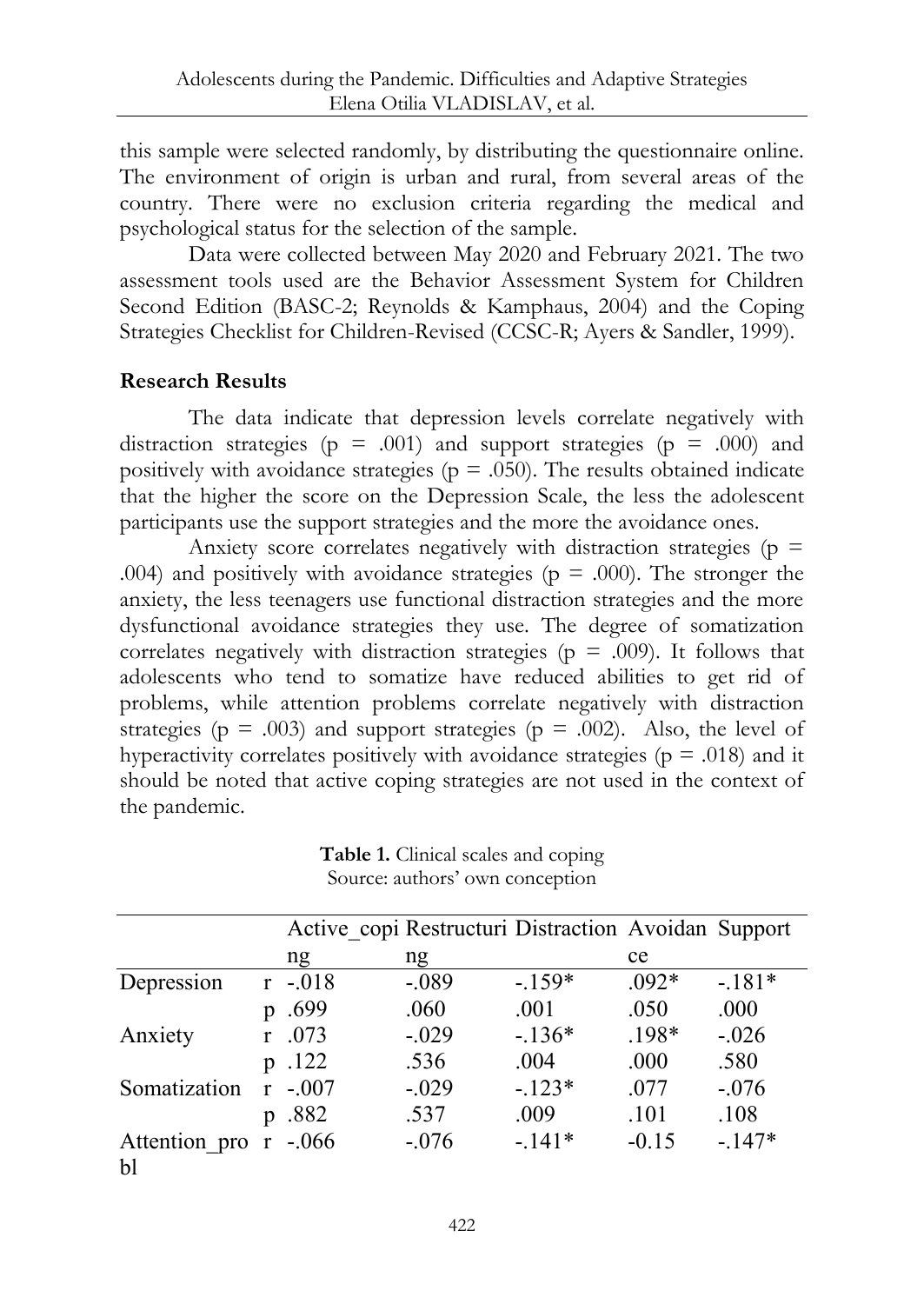| BRAIN. Broad Research in                 | March, 2022                |                      |                      |                        |                      |  |
|------------------------------------------|----------------------------|----------------------|----------------------|------------------------|----------------------|--|
| Artificial Intelligence and Neuroscience | Volume 13, Issue 1         |                      |                      |                        |                      |  |
| Hiperactivity                            | p.163<br>r .012<br>p. .792 | .109<br>.036<br>.445 | .003<br>.022<br>.638 | .755<br>$111*$<br>.018 | .002<br>.044<br>.347 |  |

The results of the correlational tests indicate that the level of selfesteem correlates positively with the strategies of positive cognitive restructuring ( $p = .000$ ), distraction ( $p = .000$ ) and support ( $p = .000$ ); the level of self-confidence correlates positively with the strategies of active coping (p = .007), distraction (p = .000), avoidance (p = .000), support (p = .000), and the scale score on relationships adolescents with parents positively correlate with distraction strategies ( $p = .000$ ) and support ( $p = .001$ ).

Active coping Restructuring Distraction Avoidance Support Self-esteem r .088 .177 .286 -.009 .202 p .061 .000 .000 .851 .000 Self-confidence r .126 .086 .211 .196 .227 p .007 .000 .000 .000 .000 Relationship with parents r .031 .021 .043 .150 p .514 .663 .000 .362 .001

**Table 2.** Adaptative scales and coping Source: authors' own conception

#### **Discussions and Conclusions**

Uncertainty about the future and fear of the unknown cause anxiety among adolescents, who are not only worried about being infected with the SARS-VOC-2 virus, but also about resuming social activities.

The restrictions were more complicated for teenagers, who considered the pandemic a very serious problem (64%). In addition, attention problems are more numerous in the pandemic context, and the higher their level, the more difficult it is for adolescents to go through the new challenges.

The use of functional strategies, such as support strategies, in which support, social relationships and emotional adaptation predominate, can stimulate increased self-confidence in the context of the pandemic. In fact, the results support the relationship with parents and social support in times of crisis.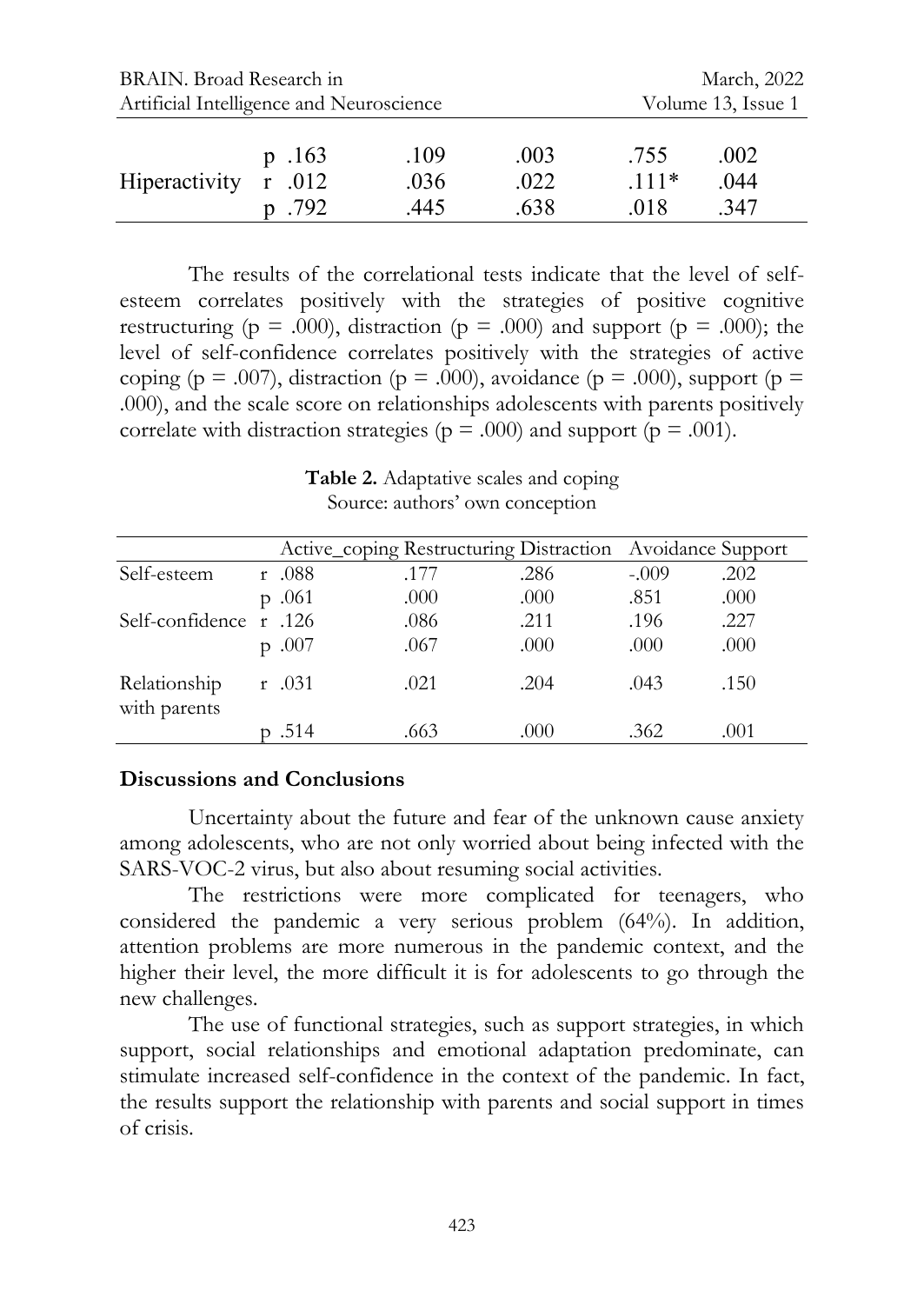Finally, taking into account the results that analyze the correlations between psychopathology scales and coping strategies, it is necessary to emphasize the role of psychological counseling and educational counseling. Adolescents need guidance in activating and optimizing coping resources during this period, for better management of the difficult situation.

## **References**

- Ayers, T. A., & Sandler, I. N. (1999). *Manual for the Children's Coping Strategies Checklist & How I Coped Under Pressure Scale*. Arizona State Prevention Research Center.
- Damian, S. I., Schiopu C., & Stefănescu, C. (2021). Neuro-bio-chemical balance within deviant delinquent behaviors in adolescents. *International Journal of Legal Medicine (2021) 135* (Suppl 1), S11–S119. <https://doi.org/10.1007/s00414-021-02613-z>
- Duan, L., Shao, X., Wang, Y., Huang, Y., Miao, J., Yang, X., & Zhu, G. (2020). An investigation of mental health status of children and adolescents in china during the outbreak of COVID-19. *Journal of Affective Disorders*, *275*, 112– 118.<https://doi.org/10.1016/j.jad.2020.06.029>
- Fegert, J. M., Vitiello, B., Plener, P. L., & Clemens, V. (2020). Challenges and burden of the Coronavirus 2019 (COVID-19) pandemic for child and adolescent mental health: a narrative review to highlight clinical and research needs in the acute phase and the long return to normality. *Child and Adolescent Psychiatry and Mental Health, 14, 20.* <https://doi.org/10.1186/s13034-020-00329-3>
- Grigoras, M., & Ciubara, A. (2021). Looking into Pandora's Box between "Everything" and "But" -Depression, Pain of Losses the Next Pandemic of Humanity?. *BRAIN. Broad Research in Artificial Intelligence and Neuroscience, 12*(2), 326-334.<https://doi.org/10.18662/brain/12.2/210>
- Huidu, A. (2020). The social responsibility of researchers in combating fake news and conspiracy theories during a pandemic. *Postmodern Openings*, *11*(1Sup2), 39-48.<https://doi.org/10.18662/po/11.1sup2/138>
- Luca, L., Baroiu, L., Ciubara, A. B., Anghel, R., Bulgaru-Iliescu, A. I., Anghel, L., & Ciubara, A. (2020). Covid-19 and the Spanish Flu. From Suffering to Resilience. *BRAIN. Broad Research in Artificial Intelligence and Neuroscience*, *11*(3Sup1), 01-07. <https://doi.org/10.18662/brain/11.3Sup1/116>
- Luca, L., Burlea, S. L., Chirosca, A. C., Marin, I. M., Ciubara, A. B., & Ciubara, A. (2020). The FOMO syndrome and the perception of personal needs in contemporary society. *BRAIN. Broad Research in Artificial Intelligence and Neuroscience, 11*(1Sup1), 38-46. <https://doi.org/10.18662/brain/11.1Sup1/27>